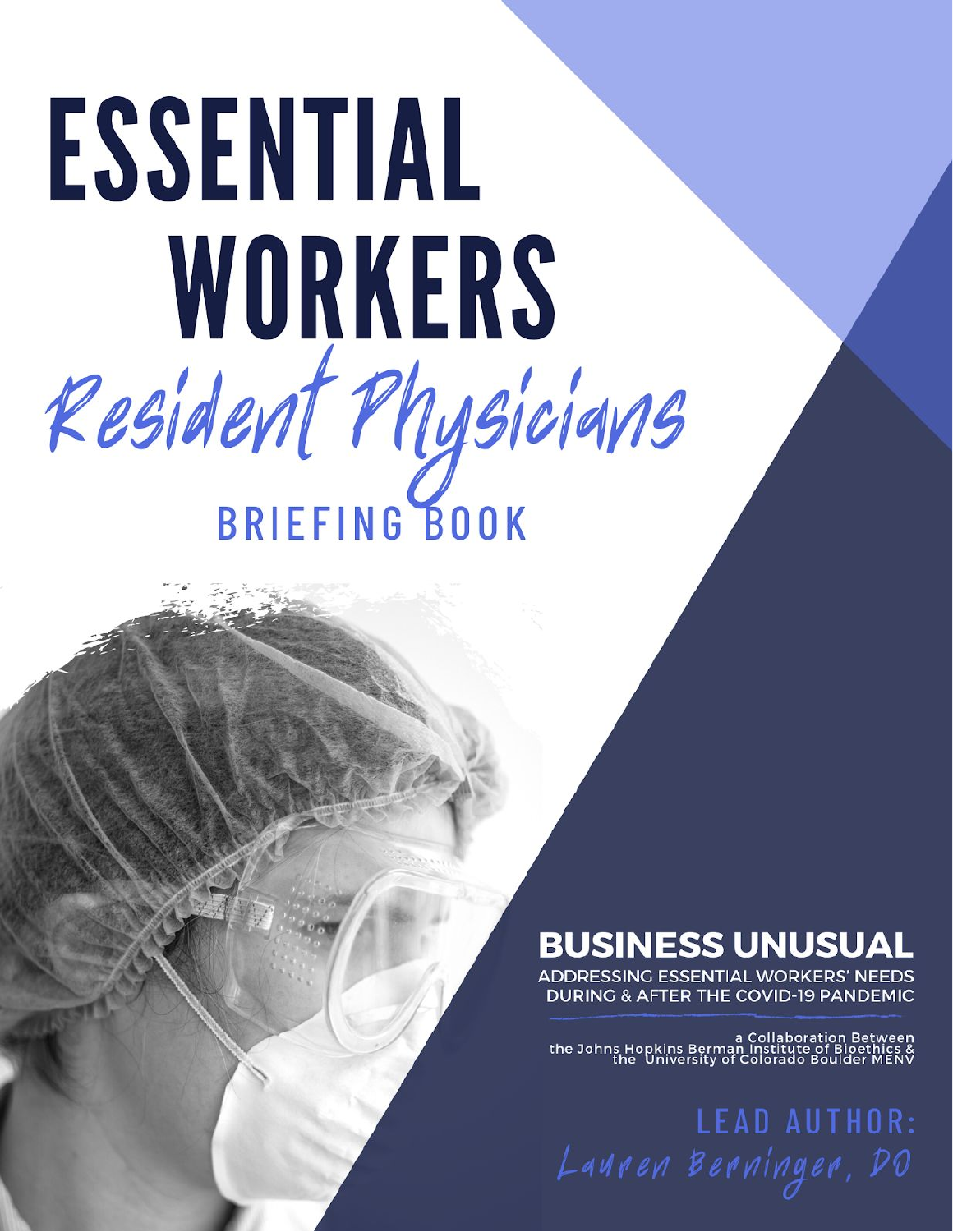## **Essential Workers: Resident Physicians**

Each summer, teaching hospitals across the country receive an influx of eager new recruits. Following years of medical education, graduates of medical schools in the United States and abroad embark on a new educational journey as *resident physicians*-- sometimes referred to as "house officers" or "house staff." These terms stem from the historical requirements of postgraduate medical training where trainees often resided in the institutions in which they worked (Howell, 2016). Historically speaking, "trainees were expected to totally immerse themselves in the medical world" (Howell, 2016). Since then, unionization, strikes, and greater attention to physician burnout in the medical community have led to regulations on the hours residents can be asked to work and other rules focused on resident well-being. While far from perfect, the conditions and working hours of residents throughout the US have improved dramatically over the past 50 years as programs continue to try to find a balance between the education they owe their workforce and the valuable labor their residents provide the institutions they serve (Howell, 2016).

In March of 2020, when COVID-19 began threatening US healthcare institutions, physicians in Washington, California, New York, New Jersey, and Michigan became increasingly overwhelmed by the developing public health crisis. As a chief resident physician at a hospital in Baltimore, I began to appreciate the tremendous anxiety experienced by residents in my own program as the situation began to unfold. From concerns about lack of personal protective equipment (PPE) to the distorted fear of eventual unlimited work hours to the very real possibility of bringing the virulent pathogen home to other family members, the uncertainty and anxiety among the residents intensified as the healthcare crisis materialized.

Overall, residents at my hospital have been lucky in some ways. Unlike many programs in the hardest hit areas, direct exposure to COVID-19 patients has been minimized, access to PPE has so far been guaranteed and work hour restrictions have been strictly enforced. Those rotating on outpatient services have been sent home for remote learning and serve on "back up call" in the case of coworkers falling ill or a surge in COVID related patient volume.

While not every residency program has been affected by malignant policies or lack of personal protection, COVID-19 has certainly transformed the way we practice and the way we educate our trainees. From the closure of outpatient offices and transition to telemedicine, to the cancellation of elective procedures and redeployment of medicine subspecialists and non-medicine physicians to COVID-19 related care, the novel coronavirus has challenged the American physician workforce in myriad ways. Although every physician has been affected by COVID-19 in some way, physicians in training--residents--may be disproportionately disadvantaged.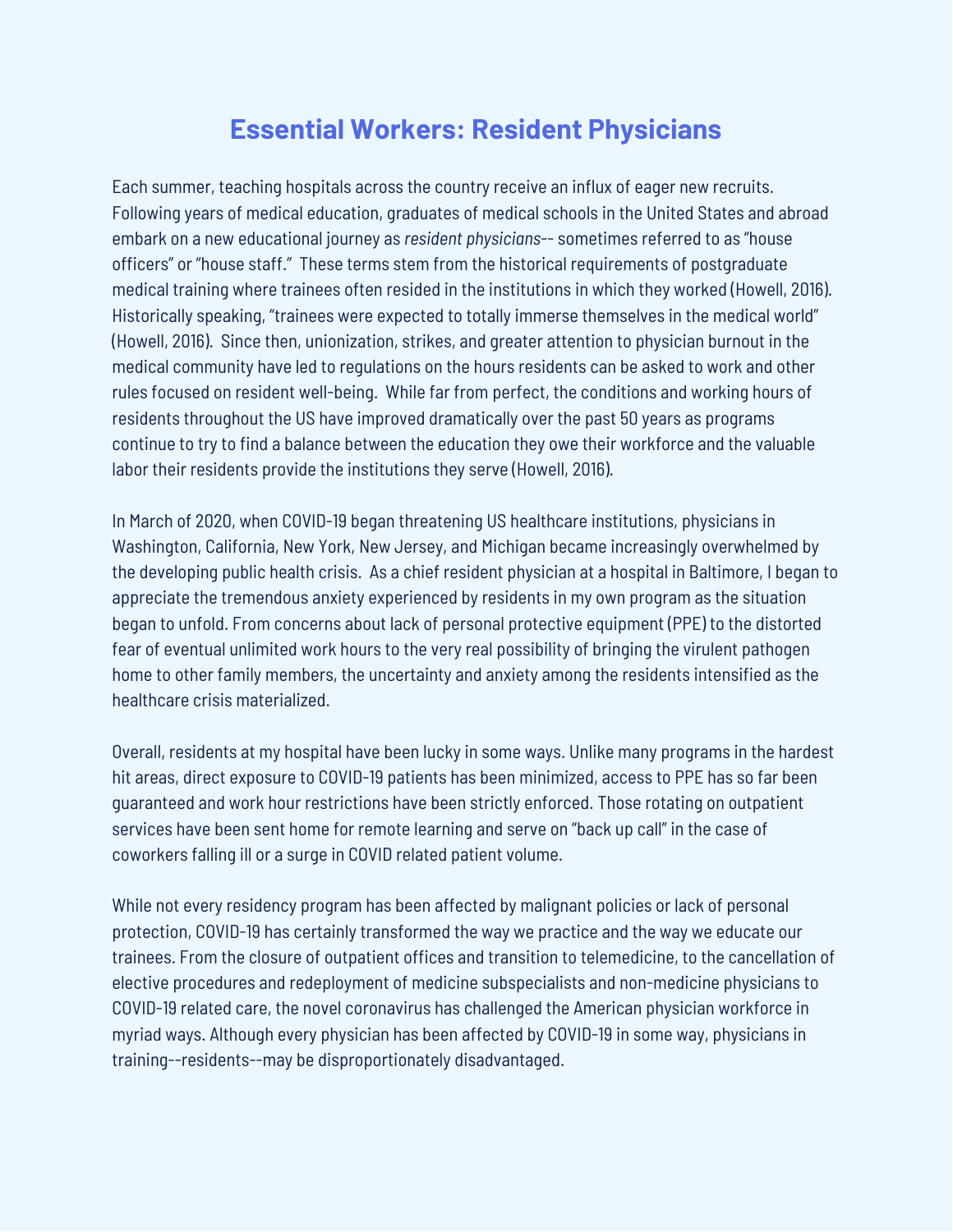#### **WHO ARE RESIDENT PHYSICIANS?**

In the 2018-2019 academic year, resident (and fellow) physicians made up 140,391 physicians in the US physician workforce (2018-2019 ACGME Data Resource Book, 2019).

Resident physicians vary in race and ethnicity:

- 42.3% are white (non-hispanic);
- 17.8% are Asian/Pacific Islander;
- 5.3% are Hispanic
- 4.4% are Black (non-hispanic);
- 0.2% are Native American/Alaskan;
- 5.4% identify as "other"; and
- 24.6% identify as "unknown"

(2018-2019 ACGME Data Resource Book, 2019, "ACGME Book").

53.1% of resident physicians are male, 43.8% are female and 3.1% did not report a binary gender selection (ACGME Book, 2019). 21.4% of residents are international medical school graduates. Among the specialties most tasked with caring for COVID-19 patients include residents in Internal Medicine, Emergency Medicine, and Family Medicine. Of these groups, internal medicine makes up the largest percentage of resident physicians (~20%) followed by family medicine at 9.3% (ACGME Book, 2019).

#### **THE VULNERABILITY OF RESIDENT PHYSICIANS**

It is probably difficult for many people to think of any physician as a member of a disadvantaged or vulnerable group. Data from 2006 shows that the median family income of matriculating American medical students was approximately \$100,000 and 55% came from the "top quintile" of earners ("Diversity of U.S. Medical Students by Parental Income", 2008). Despite this data commenting on the parental affluence of many physicians entering the field, one should remember this does not represent all physicians in training, many of whom come from outside of the United States to train in our healthcare system. One must also consider the enormous debt incurred by American medical students which as of 2017 was a median of \$192,000 upon graduation from medical school ("An Exploration of the Recent Decline in the Percentage of ...", 2018). As of 2016, 78% of medical students reported education related debt ("An Exploration of the Recent Decline in the Percentage of ...", 2018). Moreover, the average salary of a resident physician is modest for this amount of debt, and is currently estimated at an average of \$61,200, varying widely by geographic location and cost of living (Martin, 2019). It is important to note that with this widespread variability, many residents never reach an annual salary of \$60,000 over the course of their training. As one resident put it, for those working at the upper limits of an 80-hour work week, this salary amounts to approximately "\$15-20/hour" for their highly skilled labor ("AMA COVID-19 Daily Video Update", 8 April, 2020).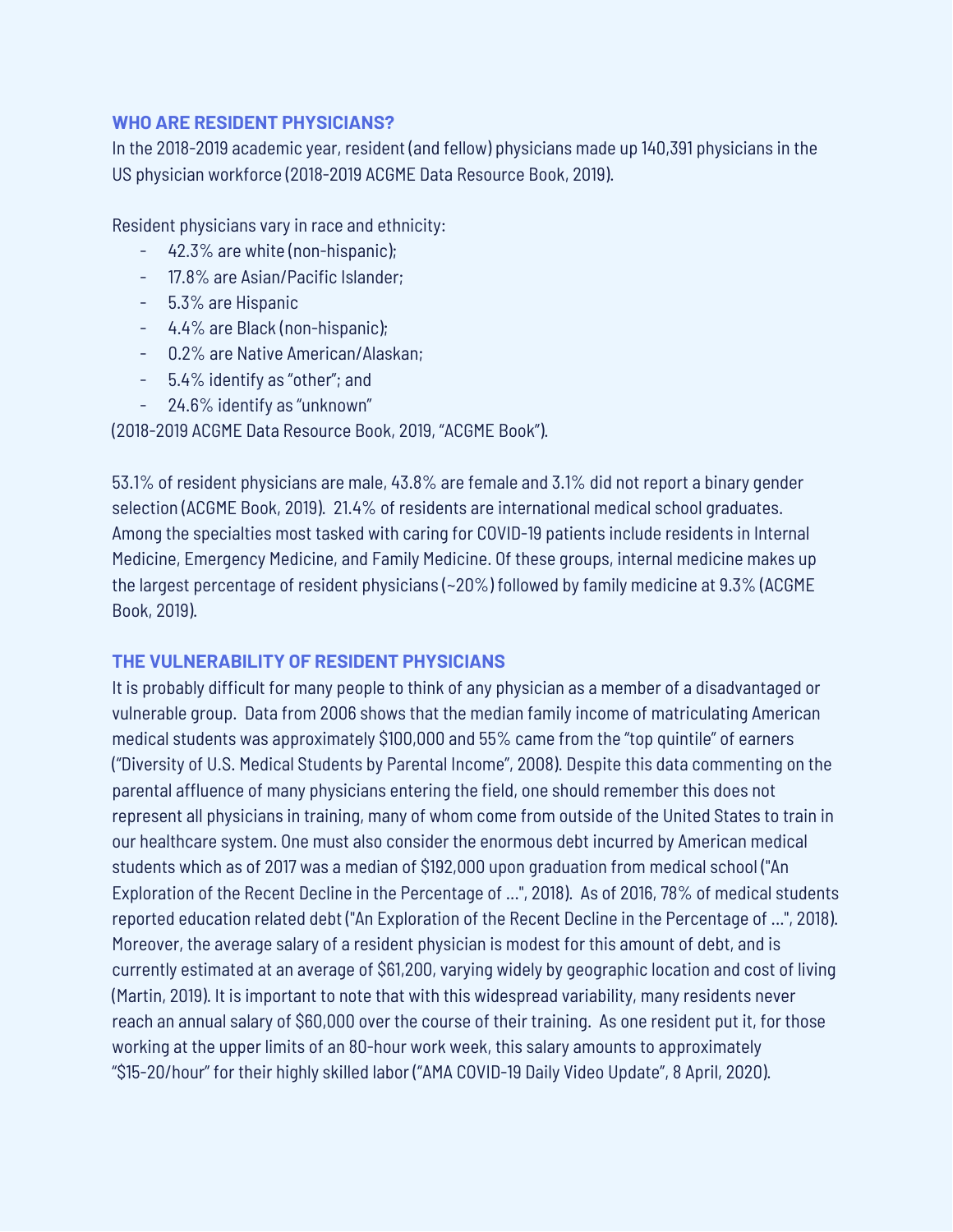Financial insecurity, however, is not the only way residents in training are vulnerable. Despite considerable changes to the postgraduate medical education system since the 1970s, residents still remain at the mercy of the institutions that employ them (Murphy, 16 April 2020; "AMA COVID-19 Daily Video Update", 2020; "COVID-19 Crisis Exposes Resident Abuse", 2020). Moving on to sub-specialty fellowship programs and/or obtaining a job as a board-certified physician requires successful completion of a residency training program ("AMA COVID-19 Daily Video Update", 2020). As such, many residents "fear retribution" if they speak out against their residency program or their respective healthcare systems ("AMA COVID-19 Daily Video Update", 2020). One Massachusetts ophthalmology chief resident similarly described residents as having a "limited ability to voice concerns and opinions" due to dependence on one's training program to provide them with the education and skills needed to successfully complete their residency (Murphy, 16 April, 2020).

This "lack of agency" as one Los Angeles based ER resident correctly identified ("AMA COVID-19 Daily Video Update", 2020), is not limited to one's perceived inability to speak out against their program or institution. In their qualitative study of moral distress among American medical residents in 2015, Dzeng and colleagues, found a common theme of "perceived powerlessness" among residents due to the "hierarchy" of medical education (Dzeng et al, 2015). While these researchers were particularly examining residents' experiences in the context of end of life care, they commented on the inability of residents to exercise their own personal moral agency under the supervision of attending physicians who felt differently about the right course of action (Dzeng et al, 2015). This is another way in which residents are vulnerable on a more individual level.

#### **HOW COVID-19 HAS CHANGED THIS ESSENTIAL WORK**

#### The Duties of Resident Physicians and Sponsoring Institutions

It is well established that residents fulfill two roles over the course of their residency training. On the one hand, they seek training in their desired specialty; on the other, they provide valuable skilled labor to the institutions they work in (Howell, 2016). At large academic centers, residents have been estimated to make up approximately "40-60%" of "direct" patient care (Greene, 2015). Additionally, they have largely been responsible for caring for the most marginalized groups in the healthcare system (Greene, 2015). Whether hospitals make money off of maintaining graduate medical education programs is unclear, but it is clear that many hospitals are "reliant" on their resident physician workforce (Greene, 2015).

It is the duty of a resident's employing institution to provide the necessary specialty training as per the American Council for Graduate Medical Education (ACGME) guidelines. Each residency program has a set of criteria put forth by the ACGME to maintain the program's accreditation status and uphold a satisfactory learning environment. COVID-19 has changed the way resident physicians practice, and while the ACGME acknowledges this and gives some flexibility to residency programs, it still firmly upholds that regardless of the stage of the pandemic, several highly prioritized standards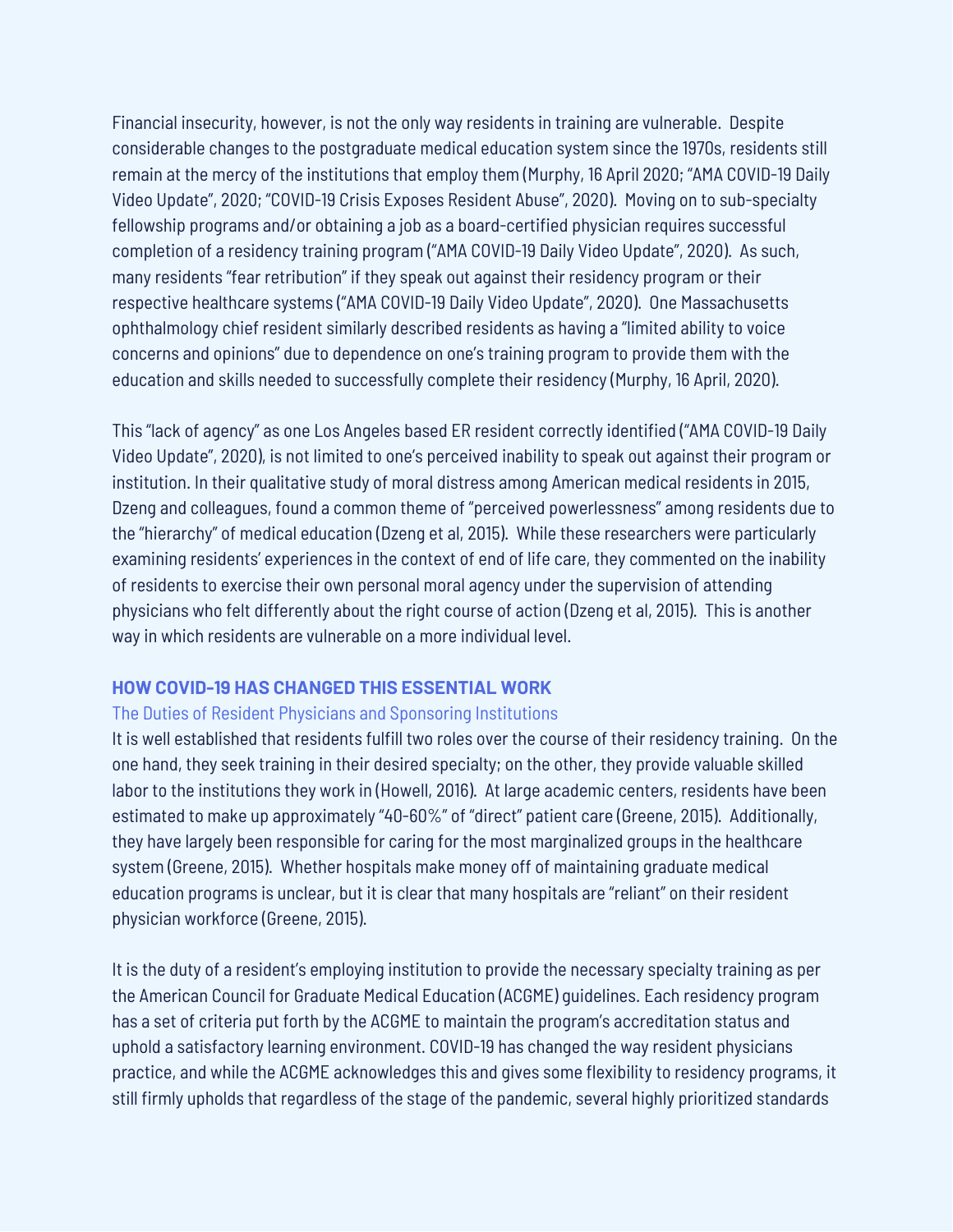for residents must be met, including: (1) compliance with current ACGME duty hour regulations, (2) "adequate resources and training", and (3) "adequate supervision" ("ACGME Reaffirms its Four Ongoing Requirement Priorities During COVID-19 Pandemic", 2020). It appears however, that not all programs have aligned with these ACGME regulations—especially those in areas most affected by the pandemic.

#### COVID-19 and Working Outside One's Scope of Practice

As residents are redeployed from other specialties outside of internal medicine, family medicine, and emergency medicine (the three residency programs hardest hit by the pandemic), they find themselves in precarious situations. In New York, the state worst stricken by the pandemic, there have been reports of radiology residents placing chest tubes ("COVID-19 Crisis Exposes Resident Abuse", 2020) and psychiatry residents overseeing ventilated patients (Sadfar et al, 2020). At Yale New Haven Hospital in Connecticut, anesthesia residents were reportedly redeployed to work as respiratory therapists (Sadfar et al, 2020). Meanwhile, at USC Keck School of Medicine in California, surgical residents have received dedicated training to fulfill the jobs of critical care nurses during the surge should the need arise (Morgan & Mohan, 2020). The media has also reported residents in other training programs such as ophthalmology and even podiatry being redeployed to aid in the COVID-19 efforts (Sadfar et al, 2020).

The redeployment of physicians outside of the fields such as internal medicine and emergency medicine to help aid in pandemic relief raises issues beyond the discomfort working outside of their field of practice. *Will these physicians be prepared to graduate on time? Will they receive the skills needed from their institutions to practice in their chosen specialties?* In areas less impacted by the pandemic, elective procedures have been cancelled in anticipation of COVID-19 related surges and to minimize healthcare exposure to otherwise healthy patients. Additionally, outpatient practices across the country have largely converted to telemedicine leaving residents in outpatient specialties facing decreased educational opportunities in their field of training. With elective surgeries being postponed and "huge gaps" in their training, ophthalmology residents in Massachusetts are anxious that meeting the requirements for graduation and licensure may not be met (Murphy, 16 April 2020). An Ohio based OBGYN resident reported similar issues in her field with the cancellations of elective gynecological procedures (Salari, 2020). During the time typically spent receiving gynecological surgery training, she reported her time could be spent in the emergency department or intensive care unit helping with the COVID response (Salari, 2020).

#### Working Above One's Level of Training

Concerns have emerged about residents in the most desperate areas working above their level of training without adequate supervision.Regardless of pandemic stage in any area, ACGME requires that residents be adequately supervised and provided with the educational resources needed to ensure safe patient care. While the experiences of residents throughout the country cannot be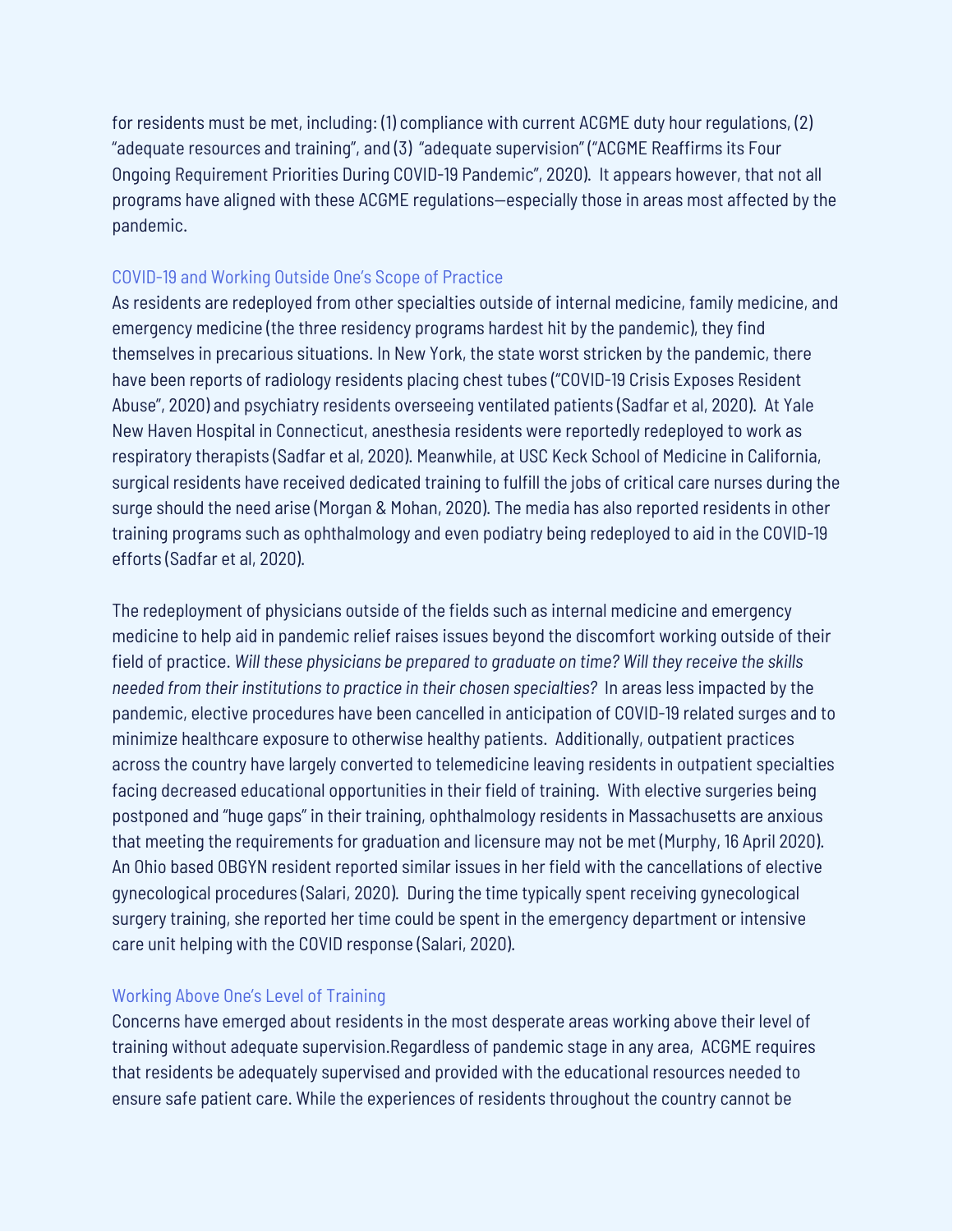generalized because the pandemic has affected some areas more than others, it has become apparent based on media reports that some residents are having an experience that does not meet these two requirements. For example, first year medical residents in New Jersey reported being tasked with managing high numbers of COVID positive ventilated patients on their own ("COVID-19 Crisis Exposes Resident Abuse", 2020) — a task rarely given to first year residents. Additionally, the anesthesia residents redeployed to work as respiratory therapists reported being given a "zoom session and google document" to learn their new role (Safdar, 2020). Other residents reported feeling "helpless" in their current roles and one described the constant need to "read, read, read" even when overly fatigued to make up for their perceived knowledge deficits in the treatment of COVID patients (Silva, 2020).

The downstream effects of residents working above their level of training could be devastating for resident physicians. As physicians, the fear of making a medical error, regardless of level of training, is a chilling one. Even more unsettling is the aftermath of actually committing a medical error and causing harm to a patient. Some residents on the frontlines have reported feeling "traumatized" (Silva, 2020) while others have reported frequent "nightmares" (Sadfar, 2020). In a profession where burnout is already highly prevalent--approximately 36% of residents across all specialties reporting burnout syndrome (Rodrigues et al, 2018)--working with inadequate training and supervision could lead to even higher levels of burnout in the future.

#### Social Distancing and Resident Education

In addition to changes in clinical responsibility, scheduled didactic sessions have moved to zoom sessions or other online meeting venues to comply with social distancing regulations (Murphy, 1 April 2020). Many routine practices, such as patient handoffs and multidisciplinary bedside rounding, have proven difficult to facilitate in a social distancing environment. Due to shortages in PPE, some programs have limited bedside rounding and transitioned to video or teleconferencing for team rounding strategies (Jenkins et al, 2020). Additionally, others have recommended limitations on the number of practitioners entering a patient room (Jenkins et al, 2020). Residents in some programs have been prohibited from any direct physical contact with COVID positive patients or persons under investigation (PUIs). Although compliance with social distancing is important, one must consider how decreased patient contact will affect the clinical competency and communication skills of residents as they progress through their training.

#### **ON THE JOB RISKS**

This workforce faces COVID-19 infection risks from direct patient care, the inability to completely comply with social distancing measures due to the nature of the work, the frequent use of high touch surfaces (e.g., phones, computers, tablets and door handles) and the harmful effects of physical and emotional fatigue on the body. Of particular concern are residents who may have preexisting health conditions and those who may be pregnant. One resident with an underlying pulmonary condition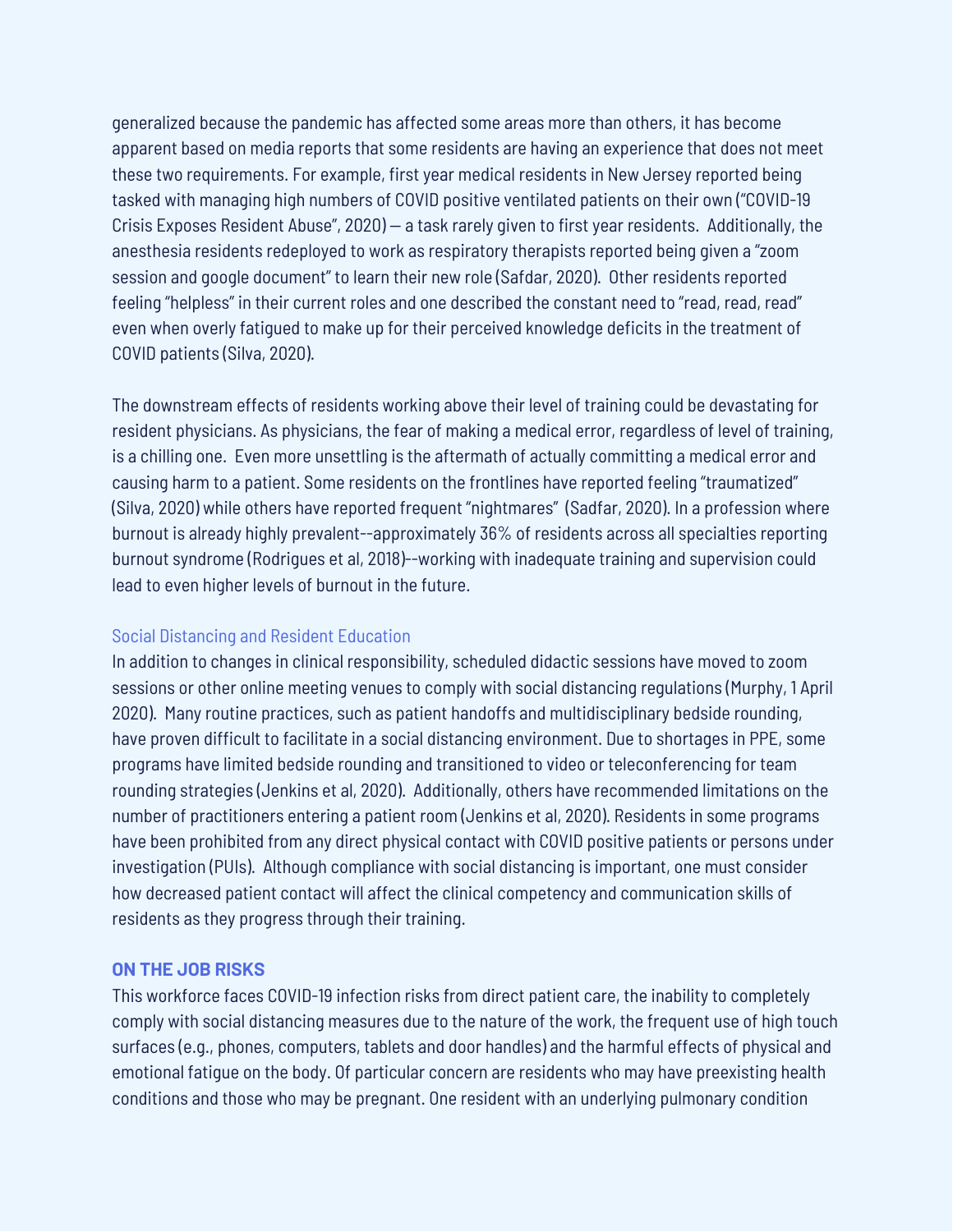described the "moral distress" she experienced when she was forced to make the difficult decision between continuing her typical duties as a resident, which would involve caring for COVID-19 patients, versus opting for a less hazardous position in telemedicine (Tsai, 2020). For residents who are no longer able to carry out their duties due to pregnancy and underlying illness, this raises important questions of whether healthcare systems should continue to pay these workers and maintain their benefits. Fortunately, according to the ACGME, residents are currently prohibited from being furloughed due to COVID-19 related matters ("ACGME Statement on Furloughs", 2020).

#### **HOW CAN WE PROTECT THIS WORKFORCE?**

The ACGME, AMA, AHA and other physician organizations have issued position statements recognizing the vulnerability of resident physicians and the duty of healthcare organizations to protect them. I echo these organizations in emphasizing the importance of providing every resident with adequate PPE, training and supervision during the COVID-19 crisis. While it has become obvious that the availability of PPE varies by institution and region, healthcare systems must work with their local governments, commercial suppliers and organizations like the ACGME to find ways to satisfy PPE requirements for all physicians in training. Additionally, hospitals must employ strict policies prohibiting resident physicians from working in hazardous situations without proper protection.

Although PPE is extremely important during the pandemic, measures must be taken by programs to ensure residents are afforded appropriate breaks from PPE and clinical care. While nurses, medical technicians, pharmacists and other healthcare workers are forced to take timed breaks throughout the day, a resident's ability to take a break typically depends on workflow. It is not uncommon for residents to work continuously without taking proper breaks throughout the day. N95 masks which provide protection against airborne pathogens can lead to breakdown of the facial skin after prolonged use. Additionally, the heat and lack of ventilation with the use of masks, face shields, gowns and gloves impose significant discomfort. Potential solutions include staggered shifts, scheduled coverage by teammates during break times, and firm enforcement of breaks by program leadership.

On the outpatient side, with COVID-19 continuing to afflict our communities, residents must receive appropriate training in telemedicine for outpatient appointments and in person visits should be limited to patients with acute issues and those for whom telemedicine would be exceedingly difficult (e.g. the elderly and patients with disabilities). This will limit COVID-19 exposure to residents, patients and other staff members. While telemedicine is not the same as an in person visit, there is valuable education in telemedicine and faculty should continue to provide appropriate supervision and mentoring through telemedicine visits.

Additionally, as resident education changes in the era of COVID-19, it is imperative that residency leaders and graduate medical education departments develop and invest in innovative methods of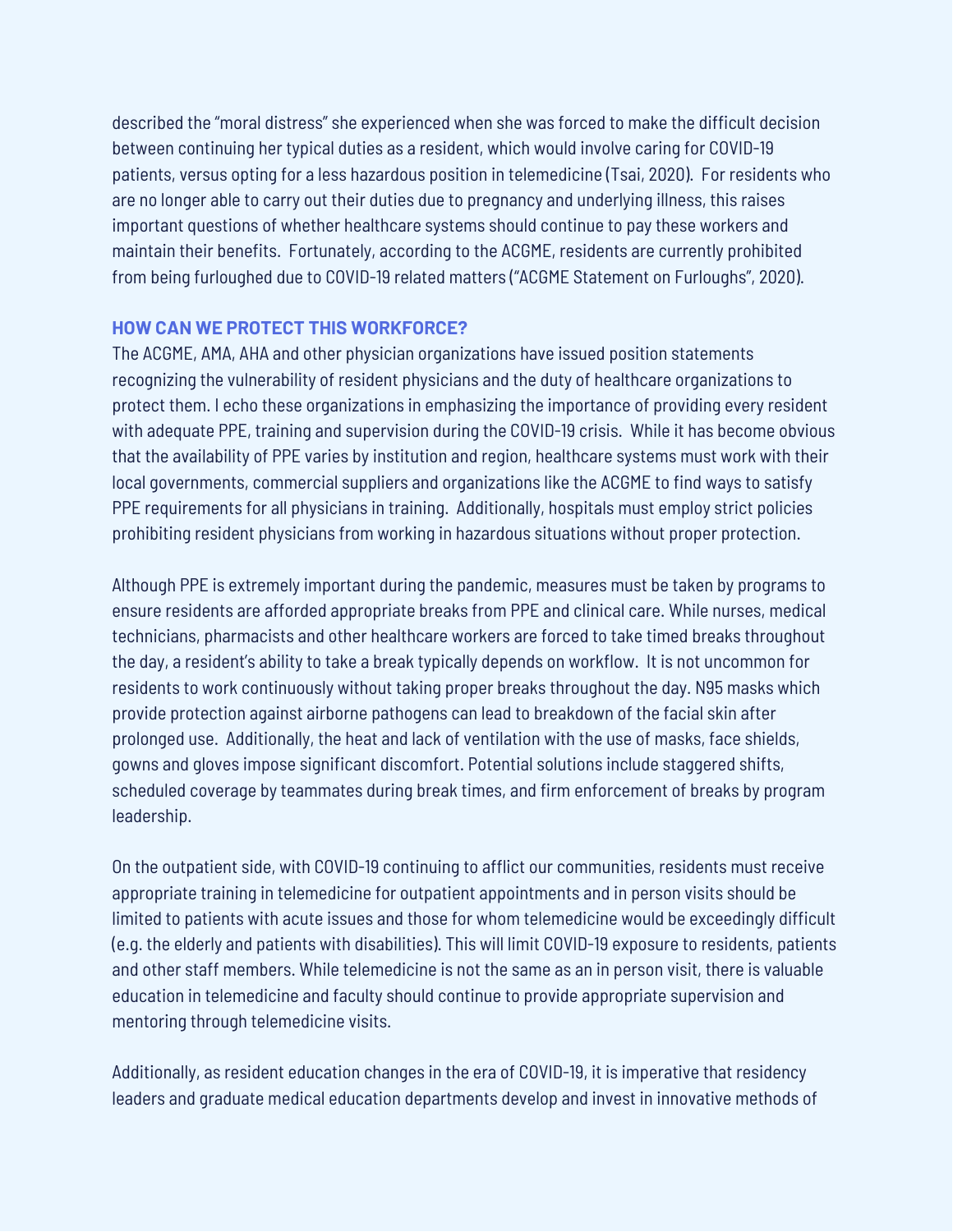educating residents across specialties. With elective procedures and outpatient rotations largely cancelled, educators will need to find creative ways to maintain resident skills and competency in various medical and surgical specialties while aligning with social distancing policies and protecting their workforce from infection.

Although some argue that given the future financial earnings of resident physicians they should not be given hazard pay, the salaries of residents during training is low relative to the amount of educational debt many residents carry. For residents with families who need to arrange child care, pet care, or those whose spouses have been furloughed or dismissed from their jobs entirely, COVID-19 could certainly have a profound impact on their financial well-being. Even though many residents do come from more privileged backgrounds, one cannot assume that even those from well off backgrounds receive continued financial support from their families. More importantly, there are certainly plenty of residents who do not come from financially privileged backgrounds who likely struggle to make ends meet at their baseline. Hazard pay should be a consideration for resident physicians working on the frontlines of the COVID-19 response.

Lastly, COVID-19 is a stressful time for everyone—especially resident physicians. Residency programs should be mindful of this, and provide outlets for residents to voice their concerns, seek mental health expertise, and find creative ways to promote resident wellness. While easier said than done, all residency programs should embrace a just culture model and respond to resident behaviors and concerns in a manner that is both thoughtful and respectful. With appropriate resident engagement and support, residency programs can appropriately monitor and respond to signs and symptoms of resident moral distress and burnout and act accordingly.



**ESSENTIAL WORKERS: RESIDENT PHYSICIANS BRIEFING BOOK** 

Lauren E. Berninger, DO - Lead Author Anne Barnhill, PhD - Senior Author Nicole Civita, JD, LLM - Editor/Designer **BUSINESS UNUSUAL ADDRESSING ESSENTIAL WORKERS' NEEDS DURING & AFTER THE COVID-19 PANDEMIC** 

https://bioethics.jhu.edu/essential

a Collaboration Between<br>& the Johns Hopkins Berman Institute of Bioethics<br>the University of Colorado Boulder MENV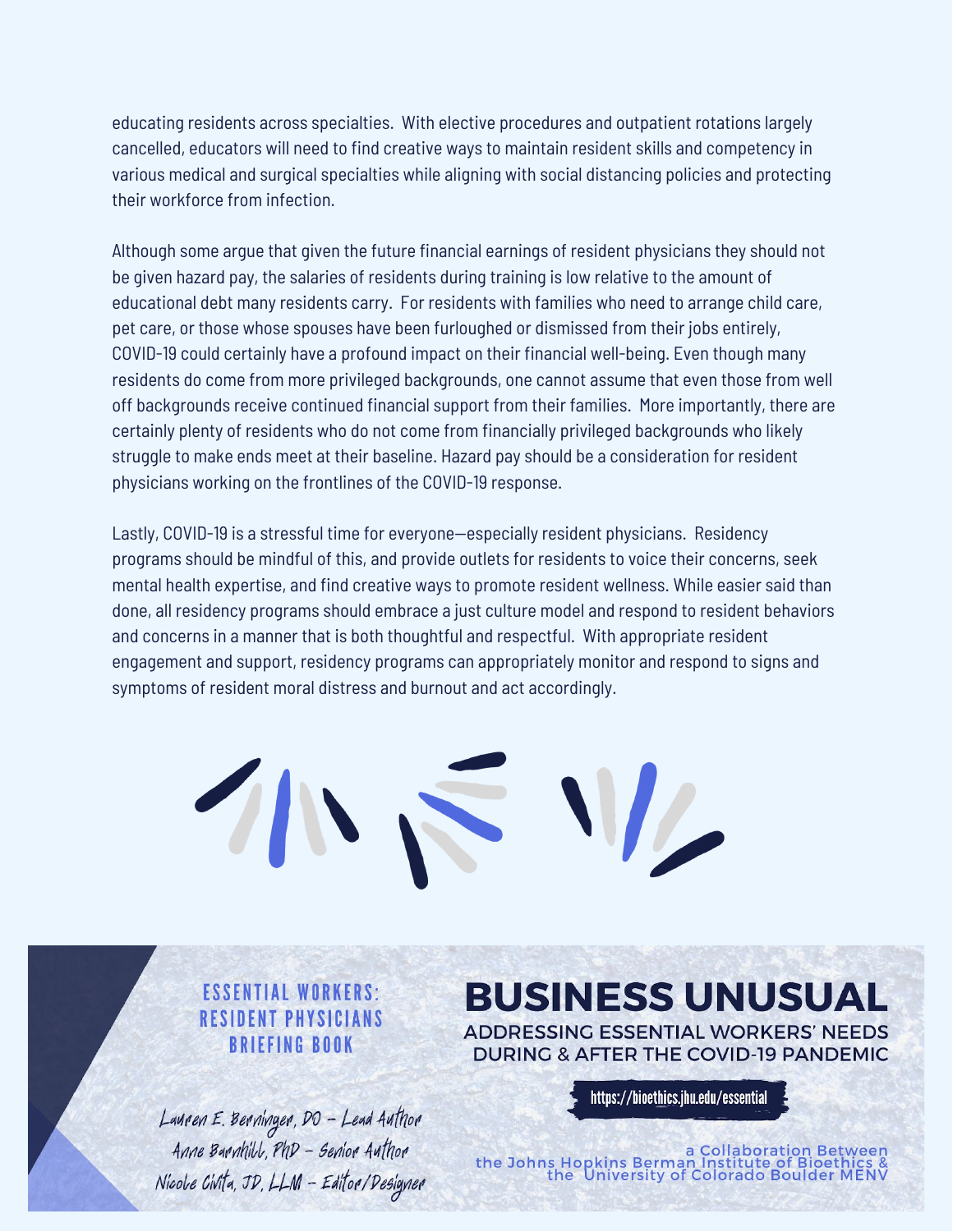### **References**

ACGME Data Resource Book. (n.d.). Retrieved from <https://www.acgme.org/About-Us/Publications-and-Resources/Graduate-Medical-Education-Data-Resource-Book>

ACGME Reaffirms its Four Ongoing Requirement Priorities during COVID-19 Pandemic. (2020, April 5). Retrieved from https://acgme.org/Newsroom/Newsroom-Details/ArticleID/10188/ACGME-Reaffirms-its-Four-Ongoing-Requirement-Priorities -during-COVID-19-Pandemic

ACGME Statement on Furloughs Resulting from the COVID-19 Pandemic Emergency. (2020, April 9). Retrieved from https://www.acgme.org/Newsroom/Newsroom-Details/ArticleID/10194/ACGME-Statement-on-Furloughs-Resulting-from-the-COVID-19-Pandemic-Emergency

AMA COVID-19 daily video update: How residency programs are adapting to pandemic challenges. (2020, April 8). Retrieved May 16, 2020, from

https://www.ama-assn.org/residents-students/residency/ama-covid-19-daily-video-update-how-residency-programs-are-a dapting

An Exploration of the Recent Decline in the Percentage of US Medical School Graduates with Education Debt. (2018, September). Retrieved from

https://www.aamc.org/system/files/reports/1/september2018anexplorationoftherecentdeclineinthepercentageofu..pdf

COVID-19 Crisis Exposes Resident Abuse. (2020, April 28). Retrieved from [https://www.medscape.com/viewarticle/929607.](https://www.medscape.com/viewarticle/929607)

Diversity of U.S. Medical Students by Parental Income. (2008, January). Retrieved May 16, 2020, from <https://www.aamc.org/data-reports/analysis-brief/report/diversity-us-medical-students-parental-income>

Dzeng, E., Colaianni, A., Roland, M., Levine, D., Kelly, M. P., Barclay, S., & Smith, T. J. (2015). Moral Distress Amongst American Physician Trainees Regarding Futile Treatments at the End of Life: A Qualitative Study. *Journal of General Internal Medicine*, *31*(1), 93–99. doi: 10.1007/s11606-015-3505-1

Greene, J. (2015, July 19). Hospitals say they subsidize graduate medical education, but cost-benefit unknown. Retrieved from [https://www.modernhealthcare.com/article/20150719/NEWS/307199999/hospitals-say-they-subsidize-graduate-medical-edu](https://www.modernhealthcare.com/article/20150719/NEWS/307199999/hospitals-say-they-subsidize-graduate-medical-education-but-cost-benefit-unknown) [cation-but-cost-benefit-unknown](https://www.modernhealthcare.com/article/20150719/NEWS/307199999/hospitals-say-they-subsidize-graduate-medical-education-but-cost-benefit-unknown)

Howell, J. D. (2016). A History of Medical Residency. *Reviews in American History*, *44*(1), 126–131. doi: 10.1353/rah.2016.0006

Jenkins, I., Seymann, G., Horman, S., & Bell, J. (2020, April 16). Social distancing comes to the medicine wards. Retrieved from <https://www.the-hospitalist.org/hospitalist/article/220794/coronavirus-updates/social-distancing-comes-medicine-wards>

Martin, K. L. (2019, July 17). Medscape Residents Salary & Debt Report 2019. Retrieved from <https://www.medscape.com/slideshow/2019-residents-salary-debt-report-6011735>

Morgan, E., & Mohan, G. (2020, April 3). This is how we're getting extra doctors and nurses to fight coronavirus. Retrieved from <https://www.latimes.com/business/story/2020-04-03/coronavirus-doctors-nurses-hospital-staff>

Murphy, B. (2020, April 1). Residency in a pandemic: How COVID-19 is affecting trainees. Retrieved from <https://www.ama-assn.org/residents-students/residency/residency-pandemic-how-covid-19-affecting-trainees>